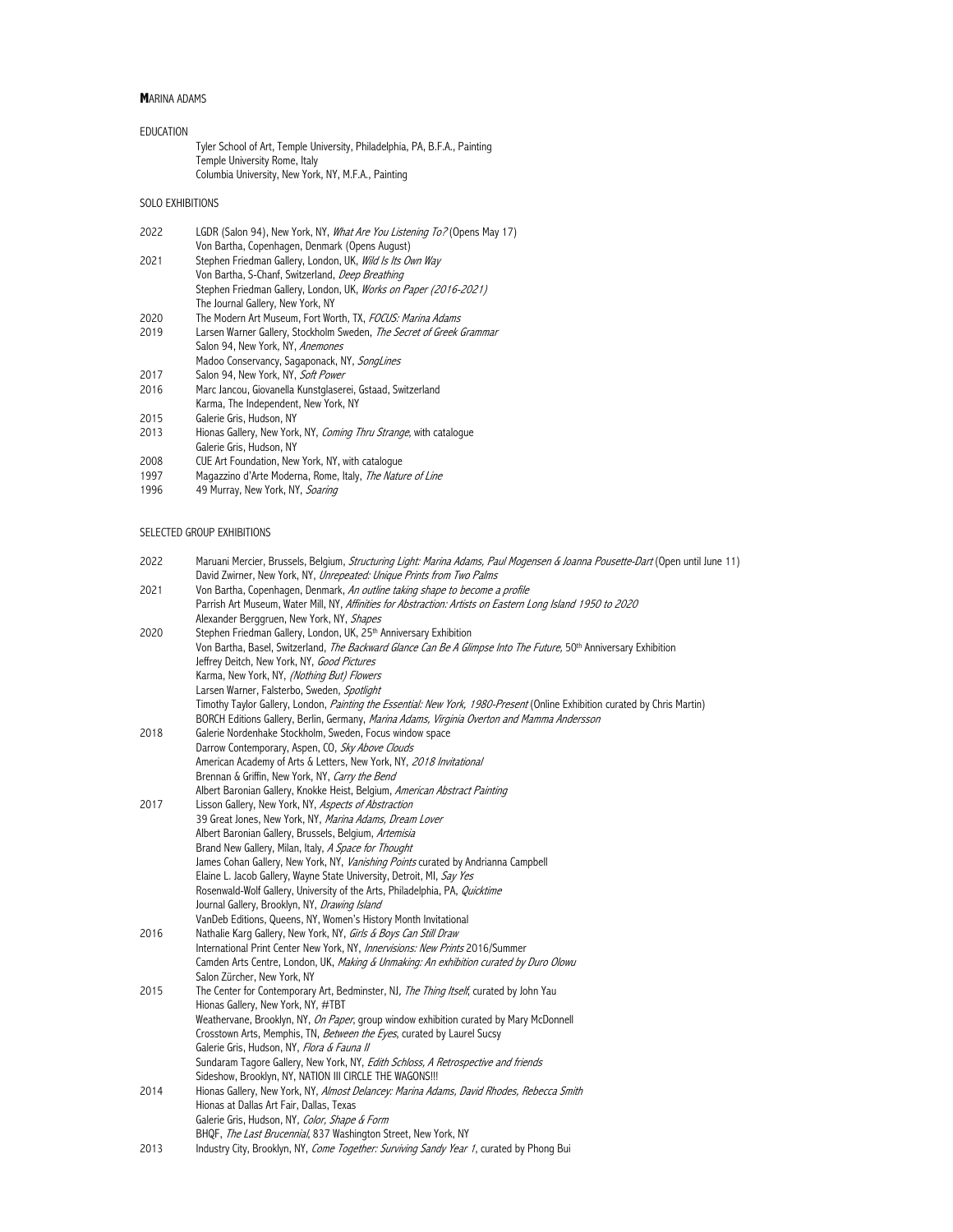|              | The Painting Center, New York, NY, Wit, curated by Joanne Freeman<br>Sideshow Gallery, Brooklyn, NY, Sideshow Nation                    |
|--------------|-----------------------------------------------------------------------------------------------------------------------------------------|
|              | VanDeb Editions, New York, NY, Women's History Month                                                                                    |
| 2012         | Galerie Andres Thalmann, Zurich, Switzerland, Color Walks Away: Marina Adams, Howard Hodgkin, Suzanne                                   |
|              | <b>McClelland</b>                                                                                                                       |
|              | Sideshow Gallery, Brooklyn, NY, MIC: CHECK                                                                                              |
|              | Ille Arts, Amagansett, NY, Pillow Talk                                                                                                  |
| 2011         | Samson Projects, Boston, MA, Chain Letter                                                                                               |
|              |                                                                                                                                         |
|              | Allegra LaViola Gallery, New York, NY, Draw the Line                                                                                    |
|              | The End, Brooklyn, NY, <i>These are a few of my favorite</i> curated by Jerelyn Hanrahan<br>Momenta Art, Brooklyn, NY, Winter Break     |
|              |                                                                                                                                         |
| 2009         | Heskin Contemporary, New York, NY, Seek & Hide                                                                                          |
|              | Geoffrey Young Gallery, Gt Barrington, MA, Body Language                                                                                |
| 2007         | Dumbo Arts Center, Brooklyn, NY, Sex in the City, co-organized with CAMH curator Dean Daderko                                           |
| 2006         | Roebling Hall, Brooklyn, NY, I Feel You, curated by Dean Daderko                                                                        |
| 2004         | Sala Uno Galleria, Rome, Italy, Mimosa                                                                                                  |
| 2003         | A.A.M. Arte Architettura Moderna, Rome, Italy, Americani a Roma                                                                         |
|              | Galleria Esedra, Rome, Italy, Sottovetro, with cataloque                                                                                |
|              | radioartemobile, Tese delle Vergini garden, Venice Biennale, Sound project, Homage to Nina Simone, Everyone's Gone to the Moon          |
| 2002         | Bronx River Art Center, Bronx, NY, WTC Living in the Shadows                                                                            |
|              | Meridian International Center, Wash. DC, True Colors: Meditations on the American Spirit, traveled to National Arts Club, NYC;          |
|              | SunTrust Gallery, Atlanta, GA; Topaki, Museum, Istanbul, Turkey; Allied Museum, Berlin, Germany                                         |
|              | Exit Art, New York, NY, Reactions                                                                                                       |
|              | Gallery 817, University of the Arts, Philadelphia, PA, All Drawing, curated by Sharon Horvath                                           |
| 2001         | Woods-Gerry Gallery, Rhode Island School of Design, Providence, RI                                                                      |
| 2000         | Pierogi 2000, Brooklyn, NY                                                                                                              |
|              | FAD 262 Mott St. New York, NY                                                                                                           |
| 1999         | Exit Art, New York, NY, The Stroke                                                                                                      |
| 1998         | Art in General, New York, NY, Crossing Lines, with cataloque                                                                            |
| 1997         | Temple Gallery, Rome, Italy, Visual Arts Faculty: Past and Present                                                                      |
| 1996         | The Banyan Tree - Project Room, New York, NY, Deliberate Hand                                                                           |
| 1995         | Skoto Gallery, New York, NY, Lines of Force                                                                                             |
|              | HERE Gallery, New York, NY, The Joy of Painting, organized by Alix Lambert                                                              |
| 1992         | Cummings Arts Center, Conn. College, New London, CT, Vertical Slice                                                                     |
|              | Gibbes Museum of Art, Charleston, SC, Painting Self Evident: Evolutions in Abstraction, curated by Katherine Porter, with catalogue     |
| 1990         | Christian A. Johnson Memorial Gallery, Middlebury College, VT, Here and Now                                                             |
|              | Smith Anderson Gallery, Palo Alto, CA, Prints by Painters                                                                               |
| 1988         | 55 Mercer Gallery, New York, NY, Four Person Invitational                                                                               |
| 1986         | Dept of Cultural Affairs, New York, NY, A Celebration of the Arts Apprenticeship Program                                                |
| 1985         | 22 Wooster Gallery, New York, NY, Spirited: A Group Show                                                                                |
| 1984         | Kenkeleba House, New York, NY, Affirmations of Life, curated by Al Loving                                                               |
| 1983         | Painting show in the loft of Sandro Chia, sponsored by White Columns, New York, NY, Turn It Over, curated by Rosann Berry, with catalog |
| PUBLICATIONS |                                                                                                                                         |

Marina Adams: What Are You Listening To?, LGDR & American Art Catalogues, 2022 (Upcoming) Marina Adams, Monograph, Anemones, Salon 94 & Pacific, 2019 New Alphabet, Accordion-style book of 8 Color Etchings, VanDeb Editions, 2017 Portrait and a Dream, Karma Books, 2016 Actualities, book collaboration with poet Norma Cole, Litmus Press 2015 Cover, Portrait of a Lesser Subject, E. Tracy Grinnell, Elis Press, 2015 At Once Yet Separate: Poet-Artist Collaboration and the Work of Leslie Scalapino, Panel Discussion, St. Mark's Poetry Project, 2013 Taormina, A collaborative screenprint with poet Vincent Katz, Kayrock Screenprinting, 2012 Cover, A Voyage to the Island of the Articoles, André Maurois, Turtle Point Press, 2012 Bomb Magazine, First Proof, #114, New Alphabet, Winter, 2010 Vue Sur Mer, limited edition book collaboration with Christian Prigent, Gervais Jaussaud publisher, 2010 Cover, If I'm Asleep, Norma Cole, Mermaid Tenement Press, 2009 In Our Own Backyard, collaboration with Norma Cole, Tolling Elves, 2006 Conjunctions, Issue 40, 2003 The Tango, book collaboration with poet Leslie Scalapino, Granary Books, 2001 Cover, Line of Flight, short stories, Bruce Comens, shuffaloff press, 1998 Cover, Moira, Norma Cole, O Books, 1995

## BIBLIOGRAPHY

"Marina Adams in conversation with Martha Tuttle", Bomb Magazine, Issue 158, Winter 2022 Marie-Claire Chappet, Harper's Bazaar UK, "Talking Points: Full of Feeling", October 2021 Arthur Peña, "In the Meantime: Marina Adams in conversation with Arthur Peña", July 2020 Alfred Mac Adam, Brooklyn Rail, " Painting the Essential" June 2020 Barry Schwabsky, Artforum, "Reviews|New York: Marina Adams, Salon 94" September 2019 Noor Brara, Artnet News, "Feeling the Blahs? Feast Your Eyes on These 3 Gallery Shows by Modern Maestros of Dazzling Color," 6/19/2019 The Brooklyn Rail, "Art in Conversation: Marina Adams with Alex Bacon," 5/2019 Arts Libre, "Bruxelles et Liége se donnent rendez-vouz a Knokke", 4/17/2018 Blouin ArtInfo, "'A space for thought' group exhibition at Brand New Gallery, Milan", 11/30/2017 John Yau, Hyperallergic, "These Four Painters Won't Be Ignored Any Longer", 6/2/2017